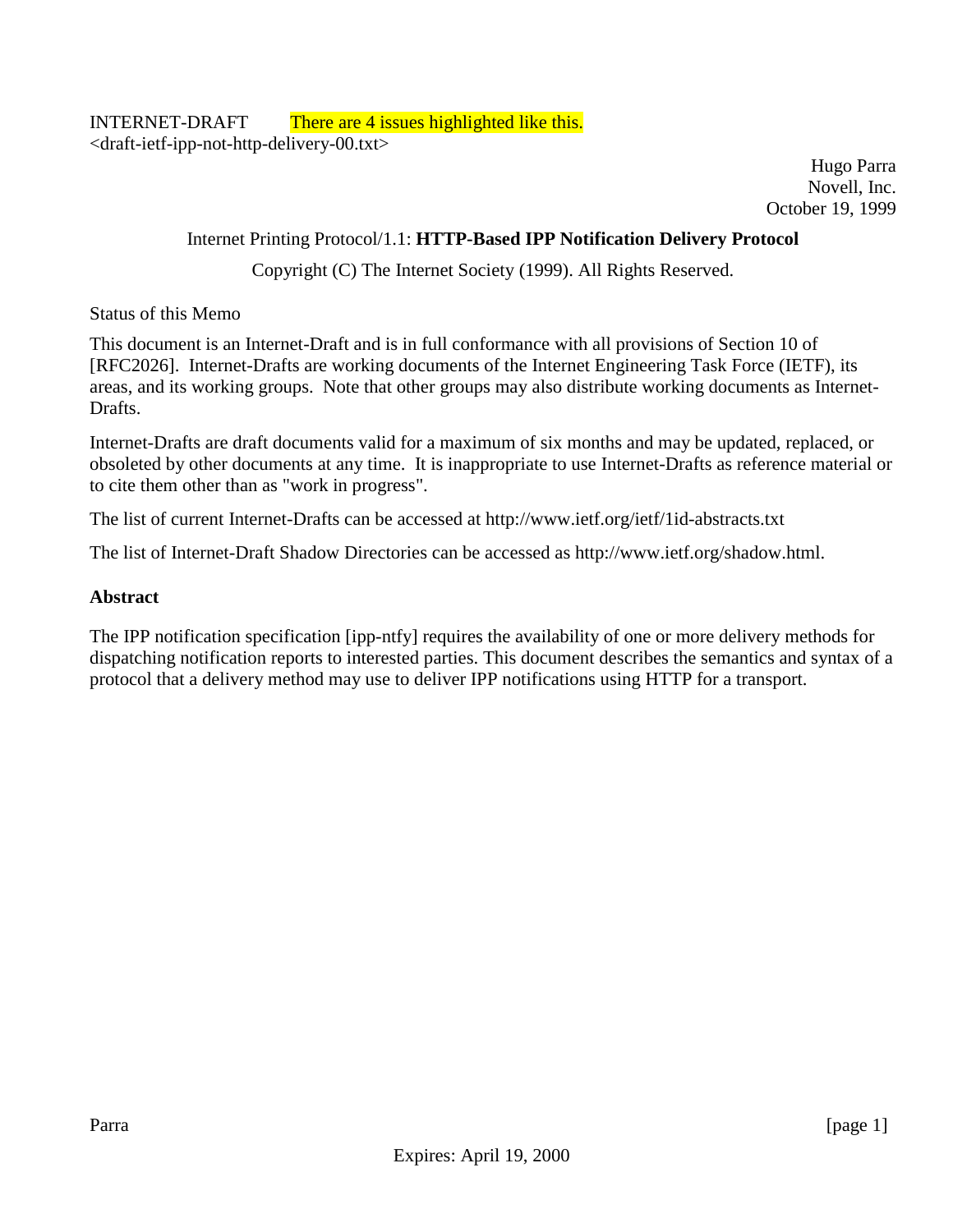The full set of IPP documents includes:

Design Goals for an Internet Printing Protocol [RFC2567] Rationale for the Structure and Model and Protocol for the Internet Printing Protocol [RFC2568] Internet Printing Protocol/1.1: Model and Semantics (this document) Internet Printing Protocol/1.1: Encoding and Transport [ipp-pro] Internet Printing Protocol/1.1: Implementer's Guide [ipp-iig] Mapping between LPD and IPP Protocols [RFC2569]

The "Design Goals for an Internet Printing Protocol" document takes a broad look at distributed printing functionality, and it enumerates real-life scenarios that help to clarify the features that need to be included in a printing protocol for the Internet. It identifies requirements for three types of users: end users, operators, and administrators. It calls out a subset of end user requirements that are satisfied in IPP/1.0. A few OPTIONAL operator operations have been added to IPP/1.1.

The "Rationale for the Structure and Model and Protocol for the Internet Printing Protocol" document describes IPP from a high level view, defines a roadmap for the various documents that form the suite of IPP specification documents, and gives background and rationale for the IETF working group's major decisions.

The "Internet Printing Protocol/1.1: Encoding and Transport" document is a formal mapping of the abstract operations and attributes defined in the model document onto HTTP/1.1 [RFC2616]. It defines the encoding rules for a new Internet MIME media type called "application/ipp". This document also defines the rules for transporting over HTTP a message body whose Content-Type is "application/ipp". This document defines a new scheme named 'ipp' for identifying IPP printers and jobs.

The "Internet Printing Protocol/1.1: Implementer's Guide" document gives insight and advice to implementers of IPP clients and IPP objects. It is intended to help them understand IPP/1.1 and some of the considerations that may assist them in the design of their client and/or IPP object implementations. For example, a typical order of processing requests is given, including error checking. Motivation for some of the specification decisions is also included.

The "Mapping between LPD and IPP Protocols" document gives some advice to implementers of gateways between IPP and LPD (Line Printer Daemon) implementations.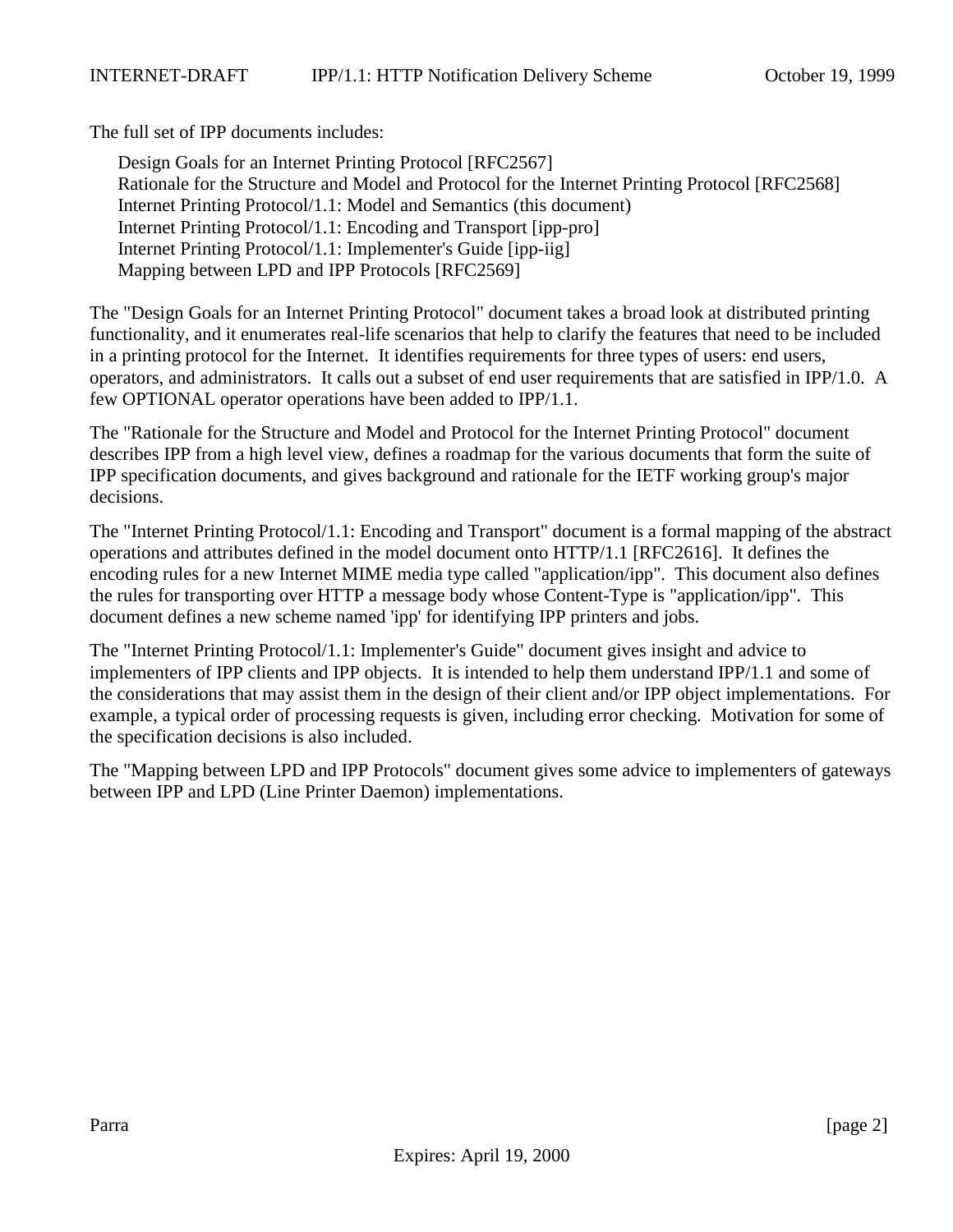### **Table of Contents**

|                | 2.1.1 |  |
|----------------|-------|--|
| 3              |       |  |
| $\overline{4}$ |       |  |
| $\mathfrak{H}$ |       |  |
| 6              |       |  |
| 7 <sup>7</sup> | 7.1   |  |
| 8              |       |  |
| 9              |       |  |
|                |       |  |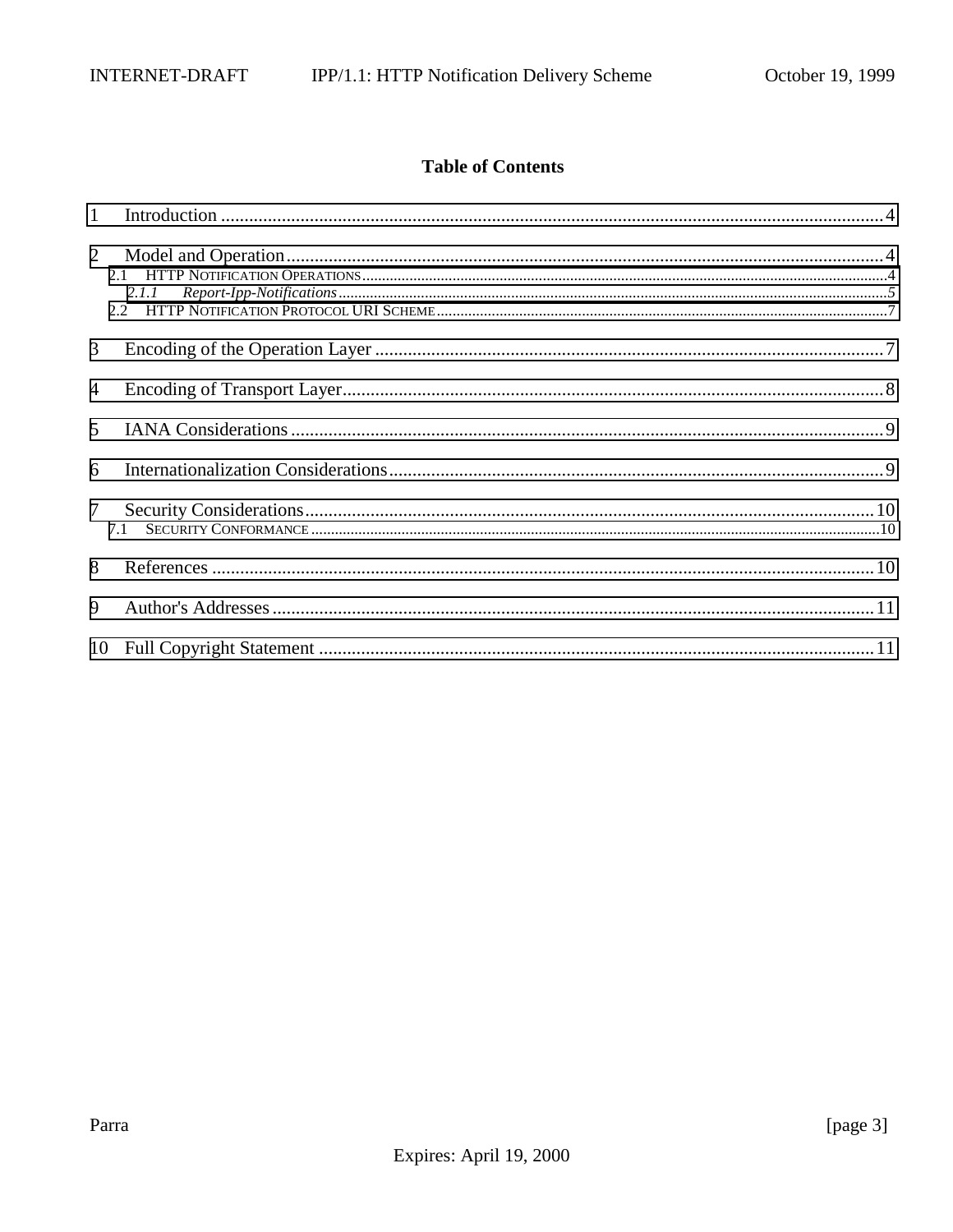# <span id="page-3-0"></span>**1 Introduction**

IPP printers that support IPP notification either a) accept, store, and use notification subscriptions to generate notification reports and implement one or more delivery methods for notifying interested parties, or b) support a subset of these tasks and farm out the remaining tasks to a Notification Delivery Service. The protocol specified in this document may be used in a variety of notification scenarios. Its primary intended use is for IPP printers to send notifications to notification recipients over HTTP. However, it may also be used by IPP printers to send notification to Notification Services and by Notification Delivery Services to send notifications to notification recipients.

# **2 Model and Operation**

The HTTP-Based IPP Notification Protocol, hereafter referred to as HTTP notification protocol, is a client/server protocol. The "client" in this HTTP relationship is the notification source described in [ippntfy] while the "server" is the notification recipient. The notification source invokes operations supported by the HTTP notification protocol to communicate IPP Notification contents to the notification recipient. The notification recipient only conveys information to the notification source in the form of responses to the operations initiated by the notification source.

HTTP notification requests will be issued as HTTP POST operations and their corresponding HTTP notification responses will be returned in the responses to those HTTP POST operations. Hence, notification sources that implement the HTTP notification protocol will need to include an HTTP client stack while notification recipients that implement this protocol will need to support an HTTP server stack (see section 4 for more details).

#### **1.12.1** HTTP Notification Operations

The job of an HTTP notification source is to use the contents of an IPP Notification as defined in [ipp-ntfy] to compose and invoke the appropriate HTTP notification operation and send it to the specified HTTP notification recipient.

The HTTP notification protocol makes extensive use of the operations model defined by IPP [rfc2566]. This includes, the use of a URI as the identifier for the target of each operation, the inclusion of a version number, operation-id, and request-id in each request, and the definition of attribute groups. The HTTP notification protocol uses the Operation Attributes group, but currently has no need for the Unsupported Attributes, Printer Object Attributes, and Job-Object Attributes groups. However, it defines a new attribute group, the Notification Attributes group.

In its 1.0 version, the HTTP notification protocol is composed of a single operation, but may be extended in the future as needed (e.g., to find out specific capabilities of an HTTP notification listener). The operation currently defined is Send-Notifications.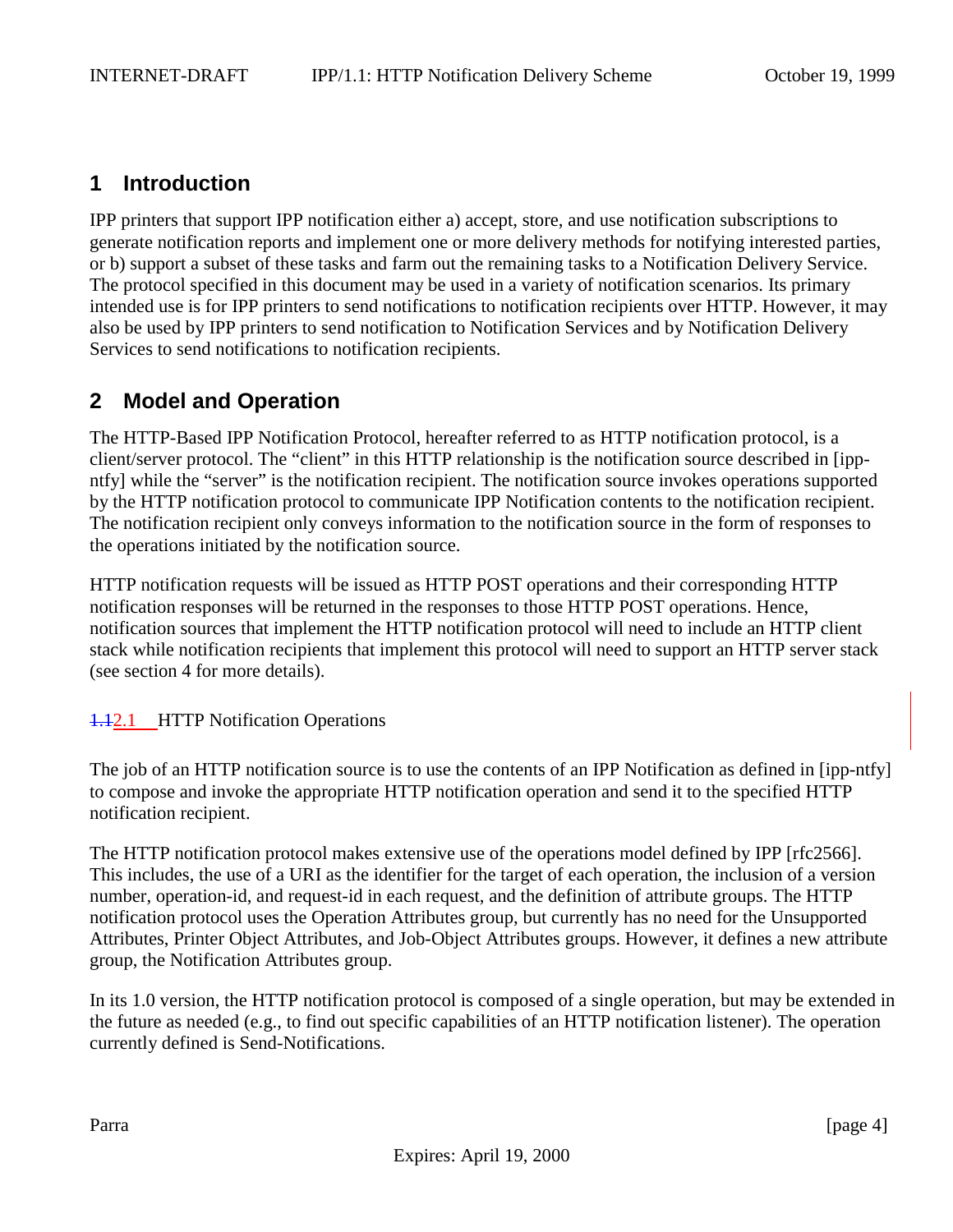#### <span id="page-4-0"></span>**1.1.12.1.1 Report-Ipp-Notifications**

This REQUIRED operation allows a notification source to send one or more notifications to notification recipient using HTTP. The operation has been tailored to accommodate the current definition of IPP Notification.

Both 'machine-consumable' and 'human-consumable' notifications may be sent to an HTTP notification recipient through this operation.

#### **1.1.1.12.1.1.1 Send-Notifications Request**

The following groups of attributes are part of the Send-Notifications Request:

Group 1: Operation Attributes

Natural Language and Character Set:

The "attributes-charset" and "attributes-natural-language" attributes ads defined in [rfc 2566] section 3.1.4.1.

Target:

The URI of the HTTP notification recipient.

Group 2 to N: Notification Attributes

"human-readable-report" (text)

The HTTP notification source OPTIONALLY supplies this attribute. A text string generated by the IPP printer or Notification Delivery Service from the contents of the IPP Notification suitable for human consumption.

ISSUE 1 - Ok to extend Notification Model to allow a single notification to have both Human Consumable form and Machine Consumable form when the client asks for Human Consumable form by supplying the "notify-text-format" attribute.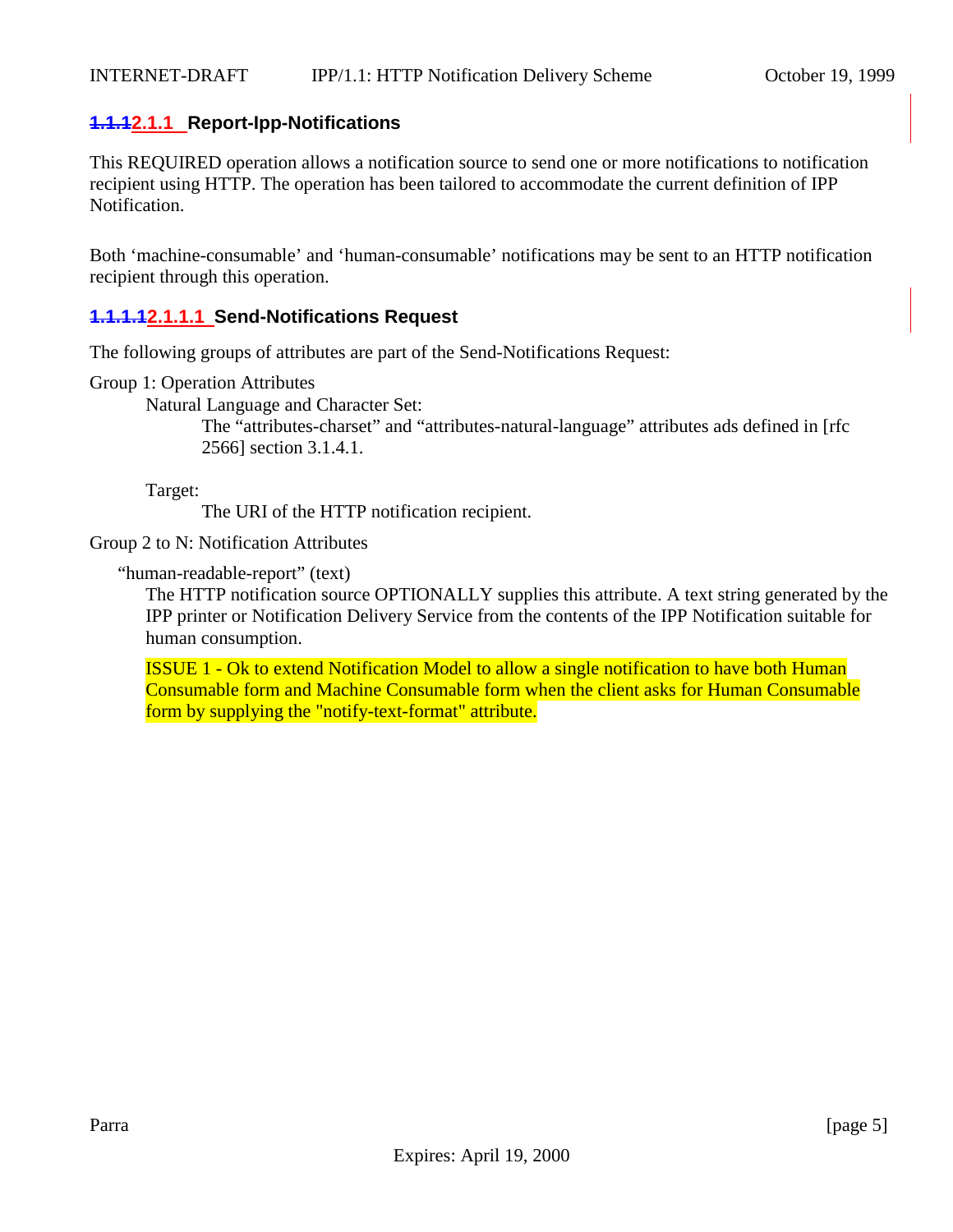"version-number" (integer (0:32767)) "status-code" (integer (0:32767)) "request-id" (integer (0:MAX)) "attributes-charset" (charset) "attributes-natural-language" (naturalLanguage) "printer-uri" (uri) "printer-name" (name(127)) "job-id" (integer(1:MAX)) "job-name" (name(MAX)) "trigger-event" (type2 keyword) "trigger-time" (integer(MIN:MAX)) "trigger-date-time" (dateTime) "subscription-id" (integer(1:MAX)) "subscriber-user-name" (name(MAX)) "subscriber-user-data" (octetString(63)) "job-state" (type1 enum) "job-state-reasons" (1setOf type2 keyword) "job-k-octets-processed" (integer(0:MAX)) "job-impressions-completed" (integer(0:MAX)) "job-media-sheets-completed" (integer(0:MAX)) "job-collation-type" (type2 enum) "sheet-completed-copy-number" (integer(-2:MAX)) "sheet-completed-document-number" (integer(-2:MAX)) "impressions-interpreted" (integer(-2:MAX)) "impressions-completed-current-copy" (integer(-2:MAX)) "printer-state" (type1 enum) "printer-state-reasons" (1setOf type2 keyword) "printer-is-accepting-jobs" (boolean)

These attributes communicate the same information as the notification attributes by the same name described in sections 7.4, 7.5, and 7.6 of [ipp-ntfy]. The rules that govern when each individual attribute MUST or MAY be included in this operation precisely mirror those specified in [ipp-ntfy].

### **1.1.1.22.1.1.2 Send-Notifications Response**

The HTTP notification recipient returns a status code for the entire operation and one for each Notification Report in the request if the operation's status code is other than "success-ok". If the HTTP notification listener receives a Notification report that it can't pair up with a subscription it knows about, it can return an error status-code to indicate that events associated with that subscription should no longer be sent to it.

Group 1: Operation Attributes

Natural Language and Character Set:

The "attributes-charset" and "attributes-natural-language" attributes ads defined in [rfc 2566] section 3.1.4.1.

Group 2 to N: Notification Attributes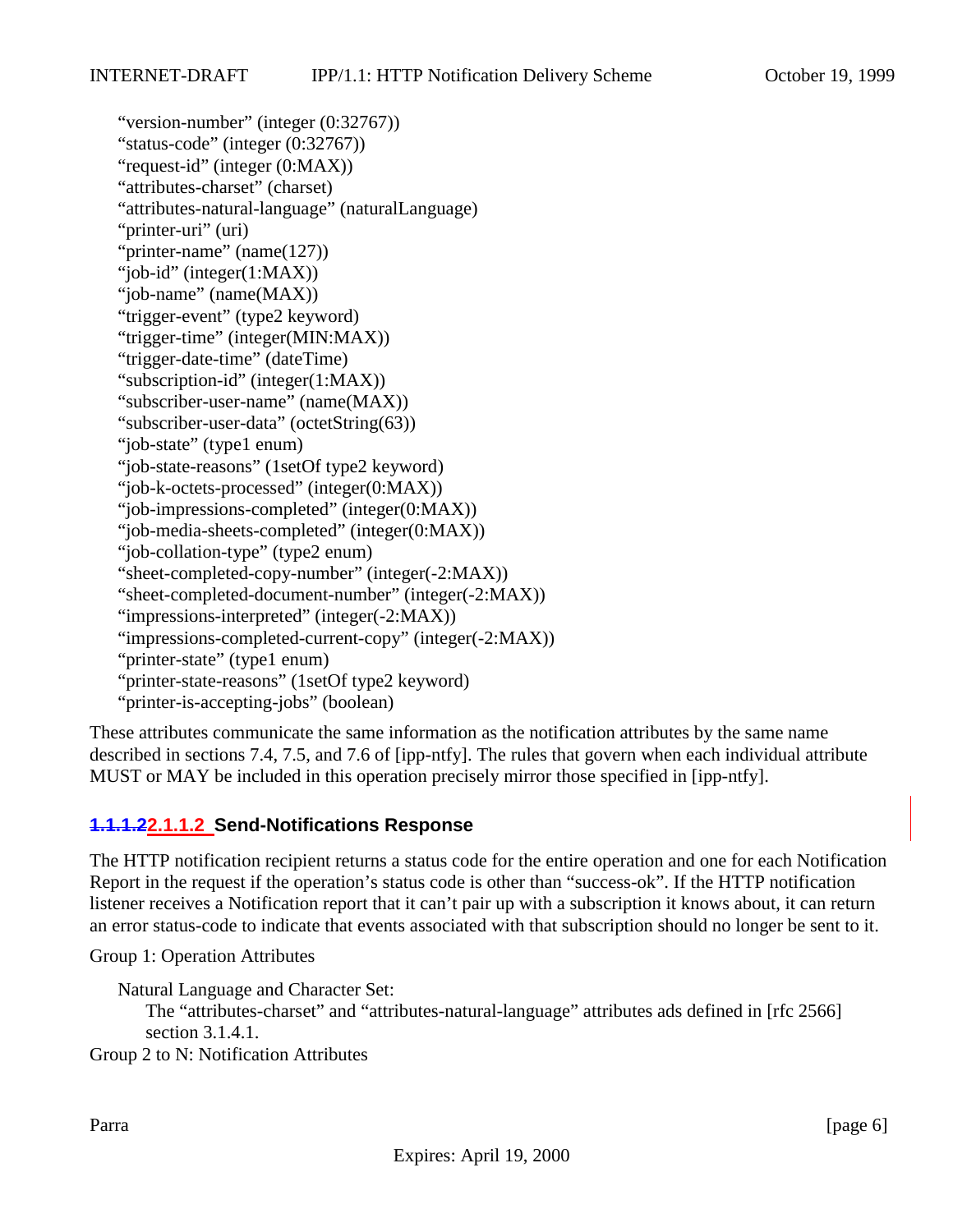<span id="page-6-0"></span>"notification-report-status-code" (type2 enum)

Indicates whether the HTTP notification listener was able to consume the n-th Notification Report.

1.22.2 HTTP Notification Protocol URI Scheme

ISSUE 2 - *Should the URI scheme for this protocol be "http://", "ipp://", or something else like "ippntfy://". If we intent this proposal to go to the IESG, something along the lines of the third option might be our only alternativ*e

# **3 Encoding of the Operation Layer**

The HTTP notification protocol uses the same operation layer encoding model and syntax as IPP [ipp-pro] with two extensions:

a) A new attribute tag is defined:

notification-report-tag =  $%x07$ ; tag of 7

b) The following status codes are defined

0xYYYY - unknown-notification-recipient. 0xZZZZ - unable-to-delivery-notification-report

ISSUE 3 - Should we add a success status code, say, 'successful-ok-but-cancel-subscription' which requests that the subscription be canceled. Then the Notification Recipient can cancel a subscription that another party established even though the Notification Recipient is not the owner of the Subscription.

The encoding for the Report-IPP-Notification Request consists of:

| version-number                       | 2 byte                |
|--------------------------------------|-----------------------|
| operation-id                         | 2 bytes               |
| request-id                           | 4 bytes               |
| operation-attributes-tag   1 byte    |                       |
| natural-language-attribute   u bytes |                       |
| charset-attribute                    | v bytes               |
| target-attribute                     | w bytes               |
| notification-tag                     | 1 byte<br>- 1 or more |
| notification-attr-list               | x bytes               |
| end-of-attributes-tag                | 1 byte                |
|                                      |                       |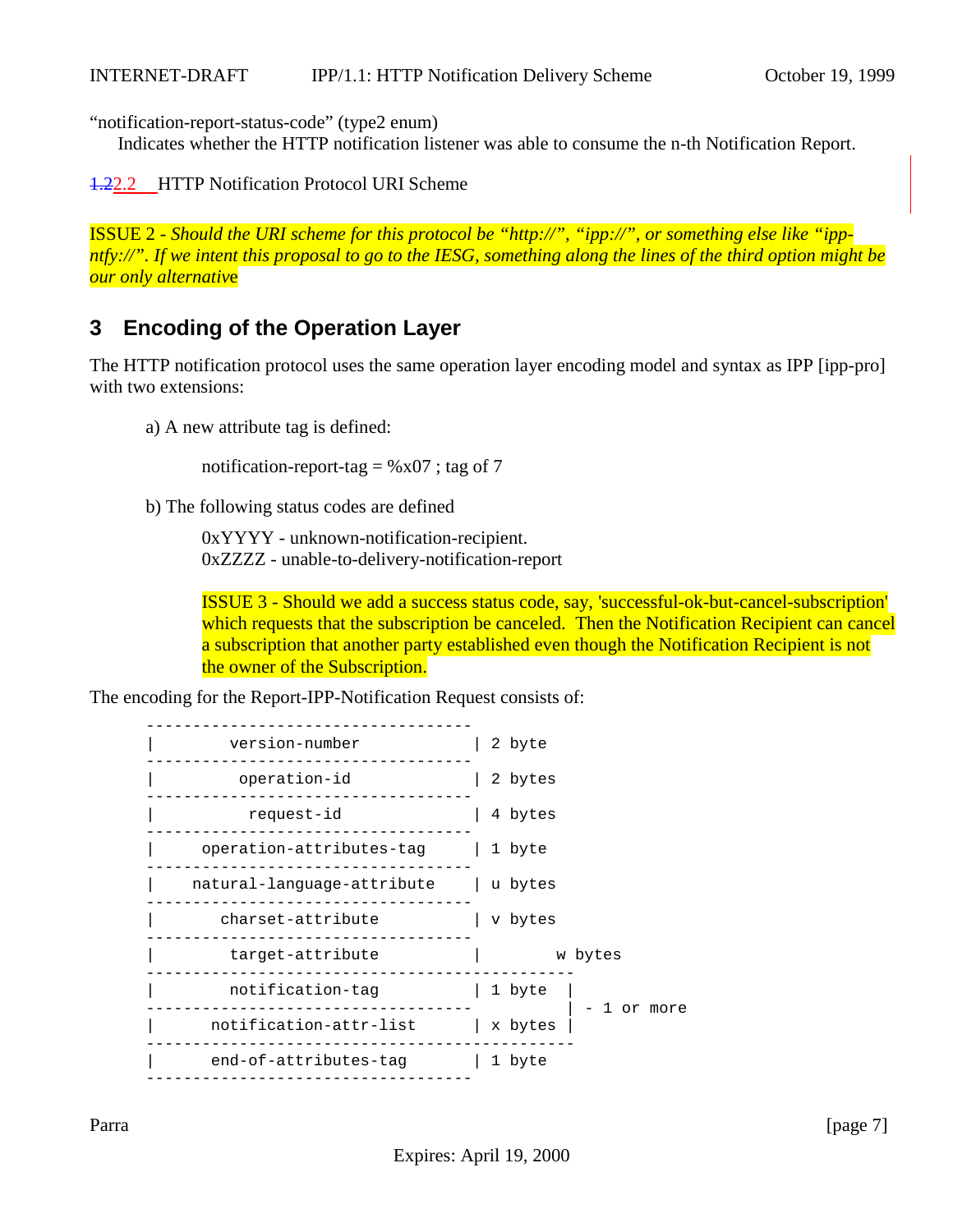<span id="page-7-0"></span>Where:

*version-number* is made up of a major-version-number of %d1 and a minor-version-number of %d0 indicating the 1.0 version of the HTTP notification protocol.

*operation-id*, in the 1.0 version of the protocol, can only be 0x00003, Report-IPP-Notification.

*request-id* is any 4 byte number provided by the notification source and must be matched by the notification recipient in the corresponding response to a request. It assists the notification source in associating operation responses with their corresponding requests. Note that this request id is independent of the request id embedded in the notification report, which is opaque to the delivery method but assists the notification recipient order and identity missing or duplicate notification reports.

*operation-attribute tag, natural-language-attribute, charset-attribute, target-attribute, and end-ofattributes-tag* have the same syntax and semantics as in [ipp-pro].

*notification-attr-list* contains a list of the attributes that make up a single notification (see section 2 above) encoded using the syntax specified in [ipp-pro].

The encoding for the Send-Notification Response consists of:



# **4 Encoding of Transport Layer**

HTTP/1.1 [rfc2068] is the transport layer for this protocol.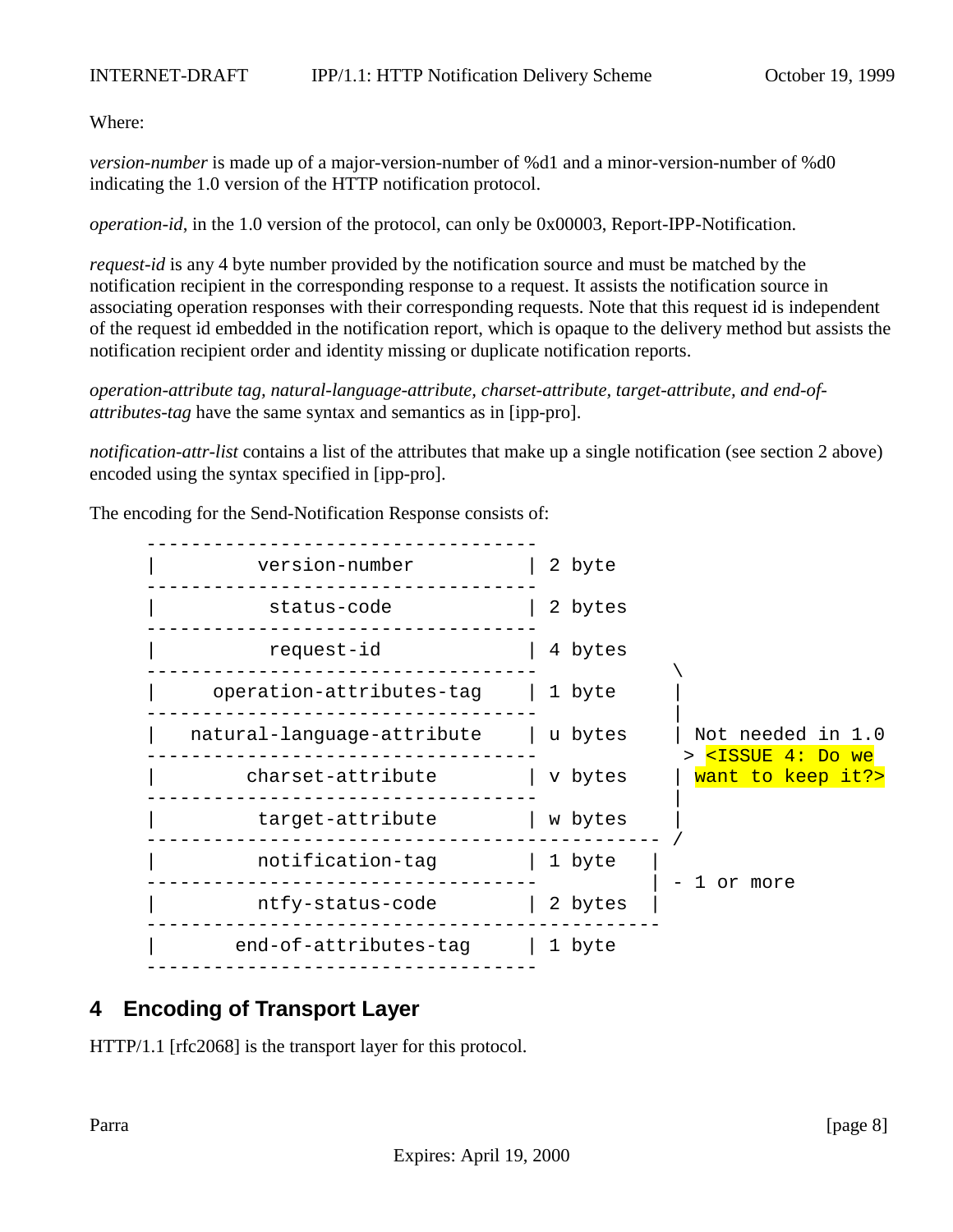<span id="page-8-0"></span>The operation layer has been designed with the assumption that the transport layer contains the following information:

- the URI of the target job or printer operation.
- the total length of the data in the operation layer, either as a single length or as a sequence of chunks each with a length.

It is REQUIRED that an HTTP notification recipient implementation support HTTP over the IANA assigned Well Known Port XXX (the HTTP notification protocol default port), though a notification recipient implementation may support HTTP over some other port as well.

Each HTTP operation MUST use the POST method where the request-URI is the object target of the operation, and where the "Content-Type" of the message-body in each request and response MUST be "application/ipp-ntfy". The message-body MUST contain the operation layer and MUST have the syntax described in section 3, "Encoding of Operation Layer". An HTTP notification source implementation MUST adhere to the rules for a client described for HTTP1.1 [rfc2068]. An HTTP notification recipient implementation MUST adhere the rules for an origin server described for HTTP1.1 [rfc2068].

An HTTP notification source sends a response for each request that it receives. If a notification recipient detects an error, it MAY send a response before it has read the entire request. If the HTTP layer of the notification recipient completes processing the HTTP headers successfully, it MAY send an intermediate response, such as "100 Continue", with no notification data before sending the notification response. HTTP notification sources MUST expect such a variety of responses from notification recipients. For further information on HTTP/1.1, consult the HTTP documents [rfc2068].

An HTTP server MUST support chunking for HTTP notification requests, and an HTTP notification source MUST support chunking for HTTP notification responses according to HTTP/1.1[rfc2068]. Note: this rule causes a conflict with non-compliant implementations of HTTP/1.1 that don't support chunking for POST methods, and this rule may cause a conflict with non-compliant implementations of HTTP/1.1 that don't support chunking for CGI scripts

# **5 IANA Considerations**

IANA will be asked to register this HTTP notification delivery scheme and assign a default port.

## **6 Internationalization Considerations**

When the client requests Human Consumable form by supplying the "notify-text-format" operation attribute (see [ipp-ntfy]), the IPP Printer (or any Notification Service that the IPP Printer might be configured to use) localizes the text value of the "human-readable-report" attribute in the Notification according to the charset and natural language requested in the notification subscription.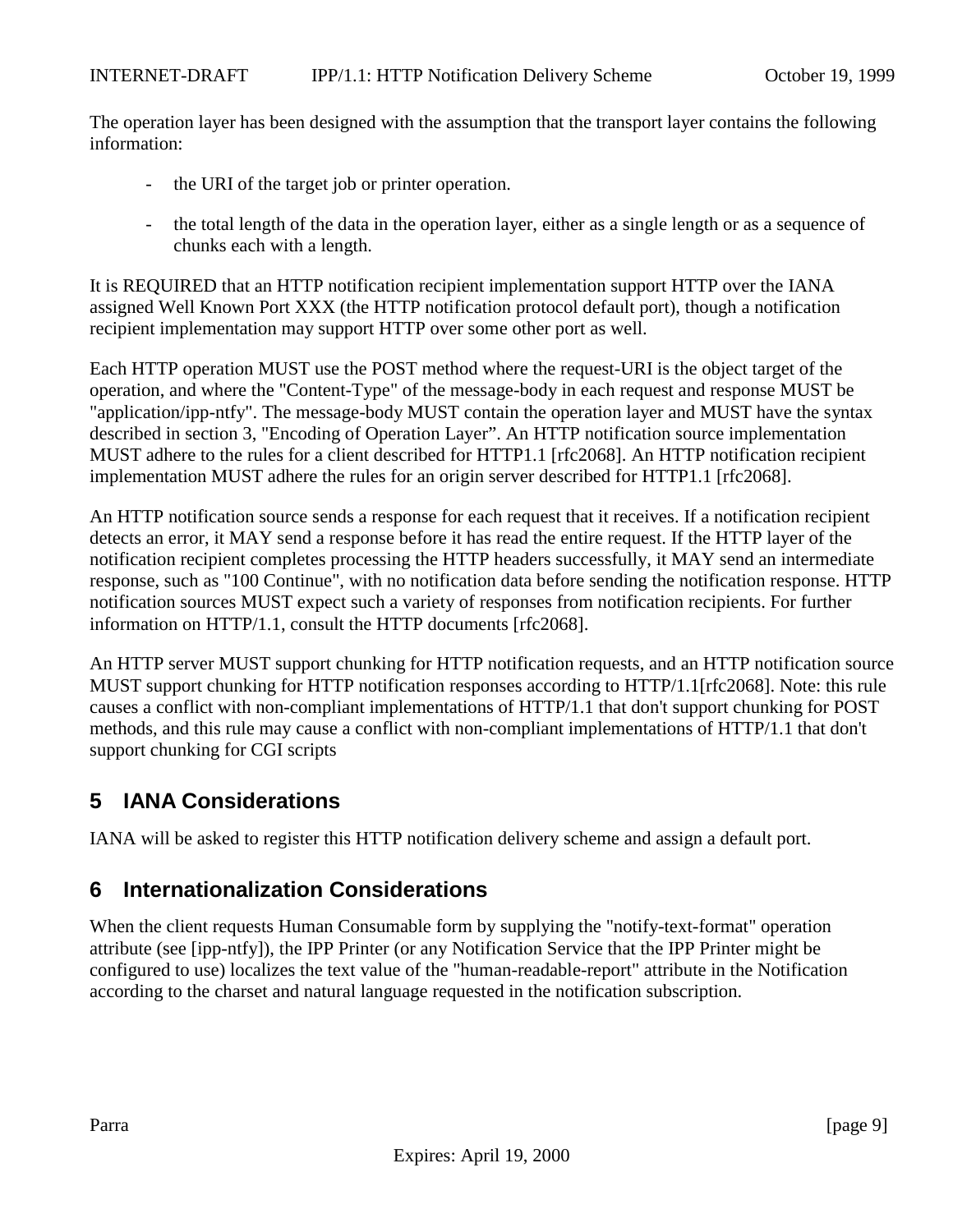# <span id="page-9-0"></span>**7 Security Considerations**

The IPP Model and Semantics document [ipp-mod] discusses high level security requirements (Client Authentication, Server Authentication and Operation Privacy). Client Authentication is the mechanism by which the client proves its identity to the server in a secure manner. Server Authentication is the mechanism by which the server proves its identity to the client in a secure manner. Operation Privacy is defined as a mechanism for protecting operations from eavesdropping.

If we add the 'successful-ok-but-cancel-subscription' (see ISSUE 3 in section [3\)](#page-6-0), then the Notification Recipient can cancel unwanted Subscriptions created by other parties without having to be the owner of the subscription.

1.17.1 Security Conformance

Notification sources MAY support:

- Digest Authentication [rfc2069].
- MD5 and MD5-sess MUST be implemented and supported.
- The Message Integrity feature NEED NOT be used.

Notification Recipient MAY support:

- Digest Authentication [rfc2069].
- MD5 and MD5-sess MUST be implemented and supported.
- The Message Integrity feature NEED NOT be used.

Notification recipients MAY support TLS for client authentication, server authentication and operation privacy. If a notification recipient supports TLS, it MUST support the TLS\_DHE\_DSS\_WITH\_3DES\_EDE\_CBC\_SHA cipher suite as mandated by RFC 2246 [rfc2246]. All other cipher suites are OPTIONAL. Notification recipients MAY support Basic Authentication (described in HTTP/1.1 [rfc2068]) for client authentication if the channel is secure. TLS with the above mandated cipher suite can provide such a secure channel.

### **8 References**

[ipp-mod]

R. deBry, T. Hastings, R. Herriot, S. Isaacson, P. Powell, "Internet Printing Protocol/1.0: Model and Semantics", <draft-ietf-ipp-model-v11-04.txt>, June, 1999.

[ipp-ntfy]

Isaacson, S., Martin, J., deBry, R., Hastings, T., Shepherd, M., Bergman, R., "Internet Printing Protocol/1.1: IPP Event Notification Specification", <draft-ietf-ipp-not-spec-01.txt>, October 14, 1999.